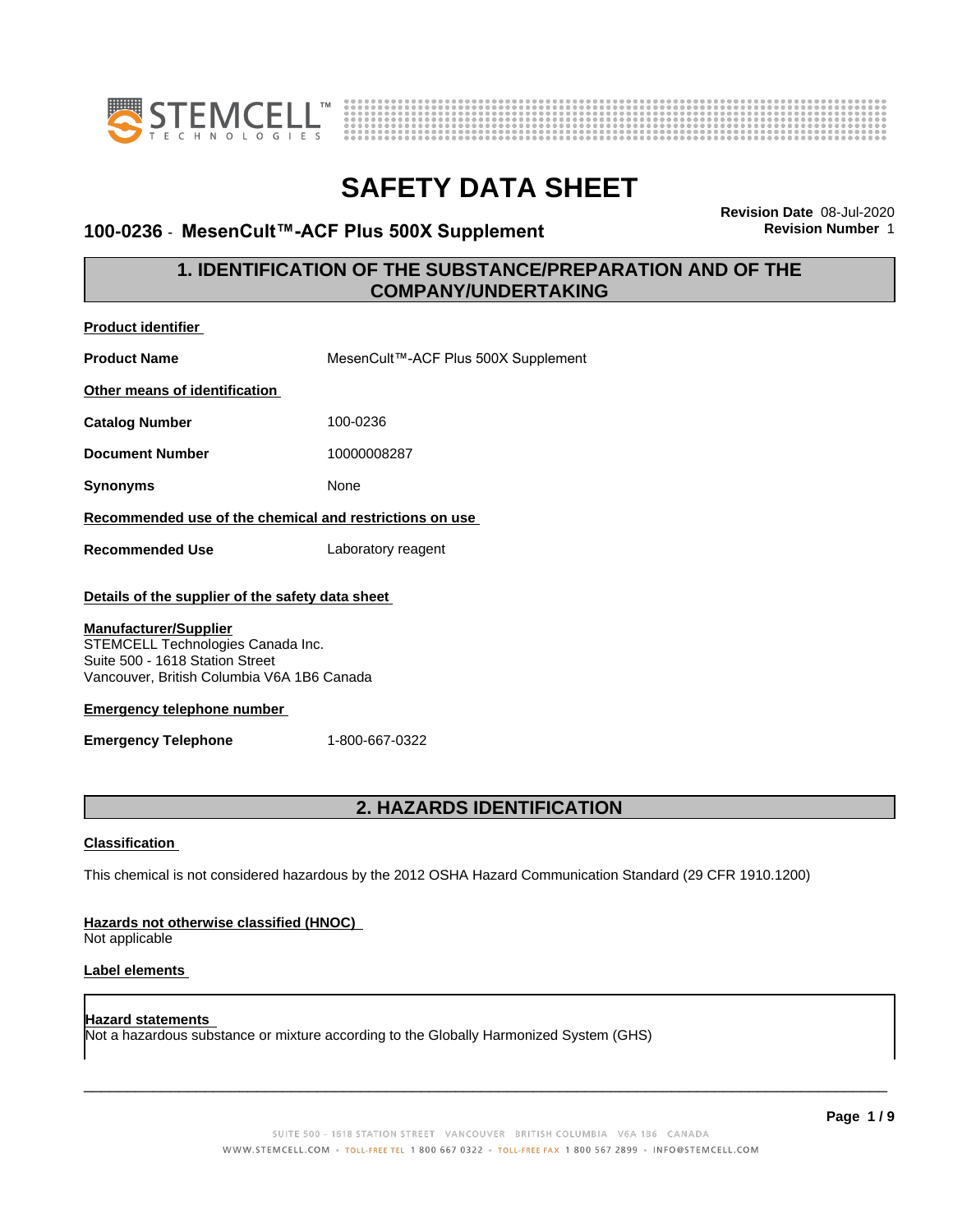



# \_\_\_\_\_\_\_\_\_\_\_\_\_\_\_\_\_\_\_\_\_\_\_\_\_\_\_\_\_\_\_\_\_\_\_\_\_\_\_\_\_\_\_\_\_\_\_\_\_\_\_\_\_\_\_\_\_\_\_\_\_\_\_\_\_\_\_\_\_\_\_\_\_\_\_\_\_\_\_\_\_\_\_\_\_\_\_\_\_\_\_\_\_ **Revision Date** 08-Jul-2020 **100-0236** - **MesenCult™-ACFPlus500XSupplement Revision Number** 1

The product contains no substances which at their given concentration, are considered to be hazardous to health.

**Appearance Clear <b>Physical state** Liquid

**Odor** No information available

#### **Other Information**

Not applicable

**Unknown acute toxicity** 0 % of the mixture consists of ingredient(s) of unknown toxicity 0 % of the mixture consists of ingredient(s) of unknown acute oral toxicity

- 
- 0 % of the mixture consists of ingredient(s) of unknown acute dermal toxicity

0 % of the mixture consists of ingredient(s) of unknown acute inhalation toxicity (gas)

0 % of the mixture consists of ingredient(s) of unknown acute inhalation toxicity (vapor)

0 % of the mixture consists of ingredient(s) of unknown acute inhalation toxicity (dust/mist)

### **3. COMPOSITION/INFORMATION ON INGREDIENTS**

#### **Substance**

Not applicable.

#### **Mixture**

Not a hazardous substance or mixture according to the Globally Harmonized System (GHS)

\*The exact percentage (concentration) of composition has been withheld as a trade secret.

#### **4. FIRST AID MEASURES**

#### **Description of first aid measures**

| <b>Inhalation</b>   | Remove to fresh air.                                                                                                    |
|---------------------|-------------------------------------------------------------------------------------------------------------------------|
| Eye contact         | Rinse thoroughly with plenty of water for at least 15 minutes, lifting lower and upper eyelids.<br>Consult a physician. |
| <b>Skin contact</b> | Wash skin with soap and water.                                                                                          |
| <b>Ingestion</b>    | Clean mouth with water and drink afterwards plenty of water.                                                            |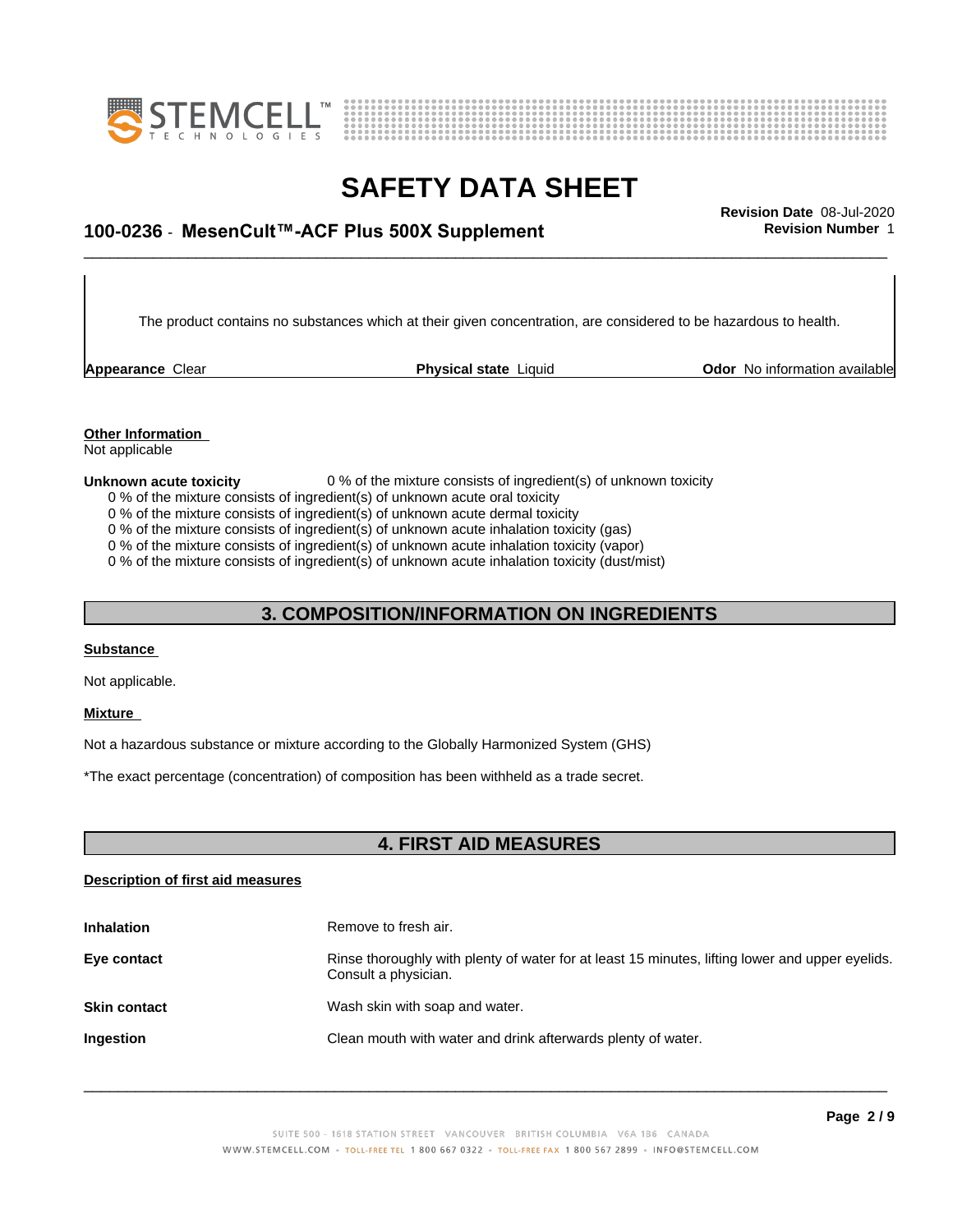



\_\_\_\_\_\_\_\_\_\_\_\_\_\_\_\_\_\_\_\_\_\_\_\_\_\_\_\_\_\_\_\_\_\_\_\_\_\_\_\_\_\_\_\_\_\_\_\_\_\_\_\_\_\_\_\_\_\_\_\_\_\_\_\_\_\_\_\_\_\_\_\_\_\_\_\_\_\_\_\_\_\_\_\_\_\_\_\_\_\_\_\_\_ **Revision Date** 08-Jul-2020 **100-0236** - **MesenCult™-ACFPlus500XSupplement Revision Number** 1

| Most important symptoms and effects, both acute and delayed                                               |                                                                                                                                       |  |
|-----------------------------------------------------------------------------------------------------------|---------------------------------------------------------------------------------------------------------------------------------------|--|
| <b>Symptoms</b>                                                                                           | No information available.                                                                                                             |  |
|                                                                                                           | Indication of any immediate medical attention and special treatment needed                                                            |  |
| Treat symptomatically.<br>Note to physicians                                                              |                                                                                                                                       |  |
|                                                                                                           |                                                                                                                                       |  |
|                                                                                                           | <b>5. FIRE-FIGHTING MEASURES</b>                                                                                                      |  |
| <b>Suitable Extinguishing Media</b>                                                                       | Use extinguishing measures that are appropriate to local circumstances and the<br>surrounding environment.                            |  |
| Unsuitable extinguishing media                                                                            | CAUTION: Use of water spray when fighting fire may be inefficient.                                                                    |  |
| Specific hazards arising from the<br>chemical                                                             | No information available.                                                                                                             |  |
| <b>Explosion data</b><br>Sensitivity to Mechanical Impact None.<br><b>Sensitivity to Static Discharge</b> | None.                                                                                                                                 |  |
| Special protective equipment for<br>fire-fighters                                                         | Firefighters should wear self-contained breathing apparatus and full firefighting turnout<br>gear. Use personal protection equipment. |  |

### **6. ACCIDENTAL RELEASE MEASURES**

#### **Personal precautions, protective equipment and emergency procedures**

| <b>Personal precautions</b>                          | Ensure adequate ventilation.                                                         |  |
|------------------------------------------------------|--------------------------------------------------------------------------------------|--|
|                                                      |                                                                                      |  |
| <b>Environmental precautions</b>                     |                                                                                      |  |
| <b>Environmental precautions</b>                     | See Section 12 for additional Ecological Information.                                |  |
| Methods and material for containment and cleaning up |                                                                                      |  |
| <b>Methods for containment</b>                       | Prevent further leakage or spillage if safe to do so.                                |  |
| Methods for cleaning up                              | Pick up and transfer to properly labeled containers.                                 |  |
| <b>Prevention of secondary hazards</b>               | Clean contaminated objects and areas thoroughly observing environmental regulations. |  |
|                                                      |                                                                                      |  |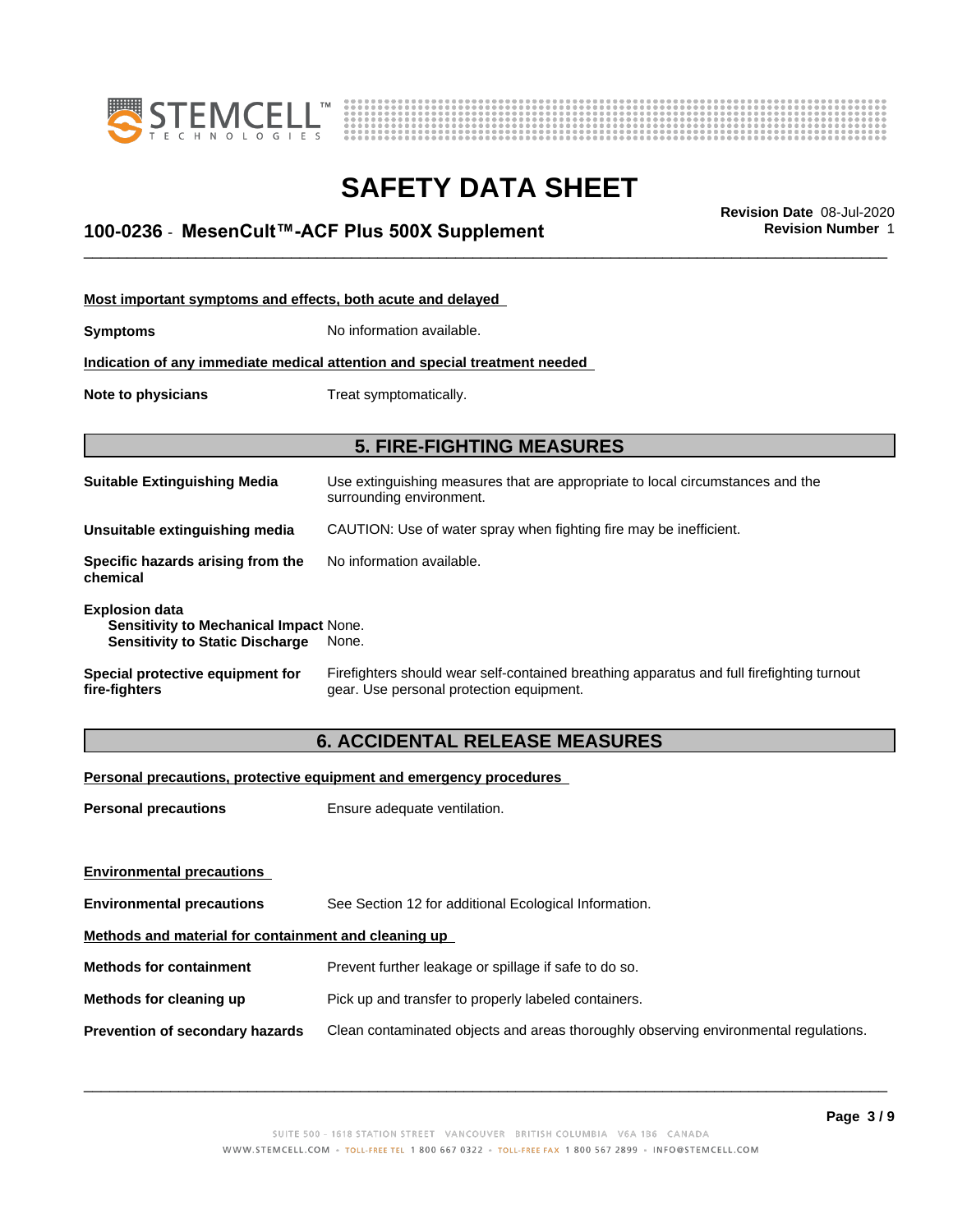



# \_\_\_\_\_\_\_\_\_\_\_\_\_\_\_\_\_\_\_\_\_\_\_\_\_\_\_\_\_\_\_\_\_\_\_\_\_\_\_\_\_\_\_\_\_\_\_\_\_\_\_\_\_\_\_\_\_\_\_\_\_\_\_\_\_\_\_\_\_\_\_\_\_\_\_\_\_\_\_\_\_\_\_\_\_\_\_\_\_\_\_\_\_ **Revision Date** 08-Jul-2020 **100-0236** - **MesenCult™-ACFPlus500XSupplement Revision Number** 1

|                                                              | <b>7. HANDLING AND STORAGE</b>                                                                                                                                              |
|--------------------------------------------------------------|-----------------------------------------------------------------------------------------------------------------------------------------------------------------------------|
| <b>Precautions for safe handling</b>                         |                                                                                                                                                                             |
| Advice on safe handling                                      | Handle in accordance with good industrial hygiene and safety practice.                                                                                                      |
| Conditions for safe storage, including any incompatibilities |                                                                                                                                                                             |
| <b>Storage Conditions</b>                                    | Store in accordance with information listed on the Product Information Sheet (PIS).                                                                                         |
|                                                              |                                                                                                                                                                             |
|                                                              | 8. EXPOSURE CONTROLS/PERSONAL PROTECTION                                                                                                                                    |
| <b>Control parameters</b>                                    |                                                                                                                                                                             |
| <b>Exposure Limits</b>                                       | This product, as supplied, does not contain any hazardous materials with occupational<br>exposure limits established by the region specific regulatory bodies.              |
| <b>Appropriate engineering controls</b>                      |                                                                                                                                                                             |
| <b>Engineering controls</b>                                  | Showers<br>Eyewash stations<br>Ventilation systems.                                                                                                                         |
|                                                              | Individual protection measures, such as personal protective equipment                                                                                                       |
| <b>Eye/face protection</b>                                   | No special protective equipment required.                                                                                                                                   |
|                                                              |                                                                                                                                                                             |
| Skin and body protection                                     | No special protective equipment required.                                                                                                                                   |
| <b>Respiratory protection</b>                                | No protective equipment is needed under normal use conditions. If exposure limits are<br>exceeded or irritation is experienced, ventilation and evacuation may be required. |
| General hygiene considerations                               | Handle in accordance with good industrial hygiene and safety practice.                                                                                                      |

### **9. PHYSICAL AND CHEMICAL PROPERTIES**

**Information on basic physical and chemical properties Physical state** Liquid<br> **Appearance** Clear **Appearance**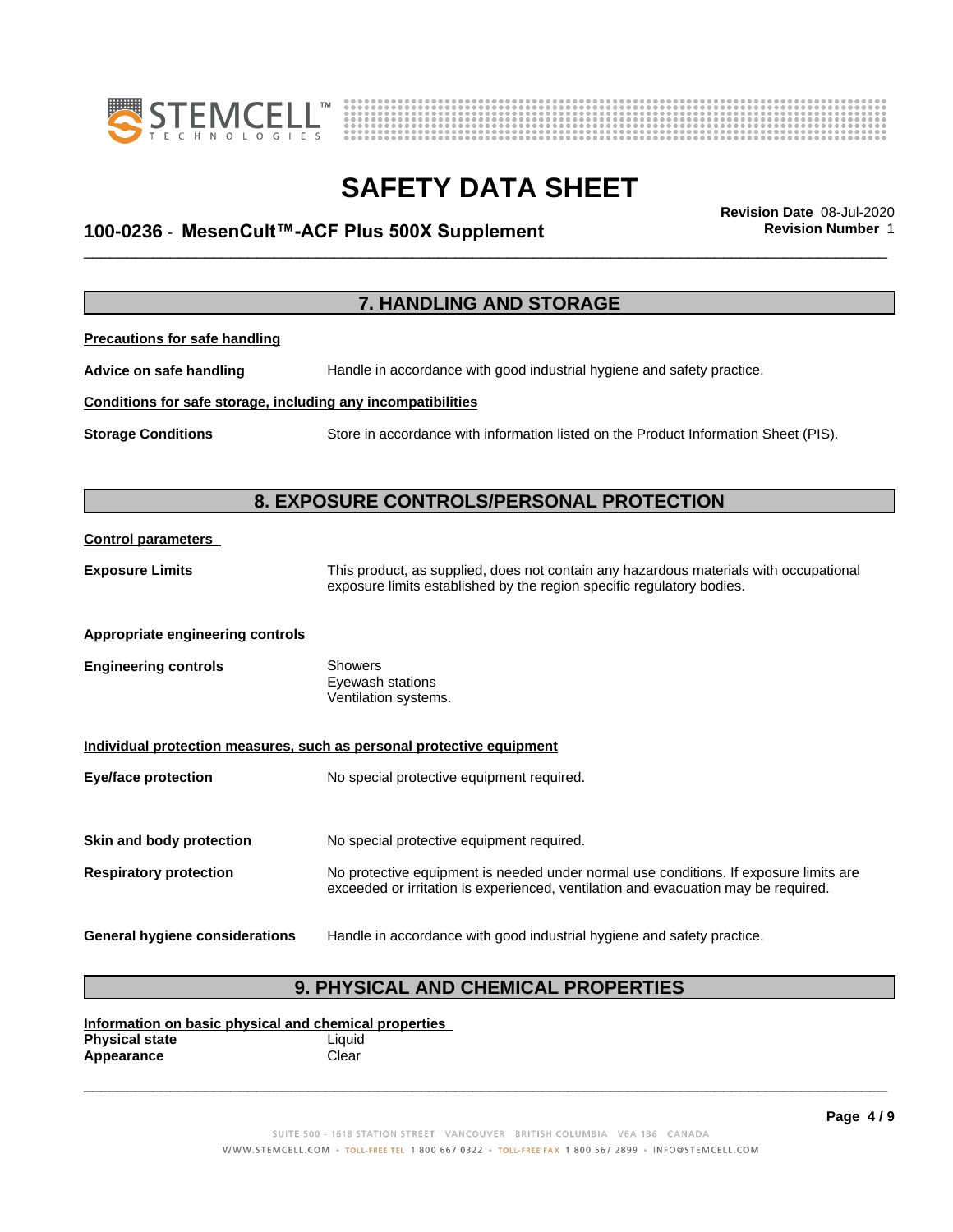



# \_\_\_\_\_\_\_\_\_\_\_\_\_\_\_\_\_\_\_\_\_\_\_\_\_\_\_\_\_\_\_\_\_\_\_\_\_\_\_\_\_\_\_\_\_\_\_\_\_\_\_\_\_\_\_\_\_\_\_\_\_\_\_\_\_\_\_\_\_\_\_\_\_\_\_\_\_\_\_\_\_\_\_\_\_\_\_\_\_\_\_\_\_ **Revision Date** 08-Jul-2020 **100-0236** - **MesenCult™-ACFPlus500XSupplement Revision Number** 1

**Color** colorless

**Explosive properties** No information available **Oxidizing properties** No information available **pH** No data available None known<br> **Melting point / freezing point** No data available None Known **Melting point / freezing point** No data available None known **Boiling point / boiling range No data available None known Flash point** No data available None known **Evaporation rate Reserve State State Additional None Convention Cone Control of the None known**<br> **Flammability (solid. gas)** No data available **None Known Flammability (solid, gas)** No data available None known<br> **Flammability Limit in Air** None Known **Flammability Limit in Air Upper flammability limit:** No data available **Lower flammability limit:** No data available **Vapor pressure No data available and the None known**<br> **Vapor density No data available None known**<br>
No data available **None known Vapor density** No data available **Relative density No data available None known**<br> **Water solubility No data available None known**<br>
No data available **Water solubility <br>
<b>Water solubility n** other **solvents** Modata available **None known**<br>
None known **Solubility in other solvents** No data available<br> **Partition coefficient** No data available **Partition coefficient**<br> **Autoignition temperature**<br>
No data available None Known None known **Autoignition temperature No data available None known**<br> **Decomposition temperature** No data available **None known**<br>
None known **Decomposition temperature** No data available **None known**<br> **Kinematic viscosity** No data available **None known**<br>
None known **Kinematic viscosity**<br> **Contains the Cone of Allian Cone is a vailable** Mone known<br>
No data available None known<br>
None known **Dynamic viscosity** 

**Other Information Softening point No information available**<br> **Molecular weight No information available Molecular weight<br>Molecular formula** 

**Odor** No information available **Odor threshold** No information available

**Molecular formula No information available**<br>**VOC Content (%) No information available VOC Content (%)** No information available **Liquid Density** No information available **Bulk density** No information available

#### **Property Remarks •Method Values Remarks** •Method

None known

#### **10. STABILITY AND REACTIVITY**

| <b>Reactivity</b>                                                       | No information available.                 |
|-------------------------------------------------------------------------|-------------------------------------------|
| <b>Chemical stability</b>                                               | Stable under normal conditions.           |
| <b>Possibility of hazardous reactions</b> None under normal processing. |                                           |
| <b>Conditions to avoid</b>                                              | None known based on information supplied. |
| Incompatible materials                                                  | None known based on information supplied. |
|                                                                         |                                           |

**Hazardous decomposition products** None known based on information supplied.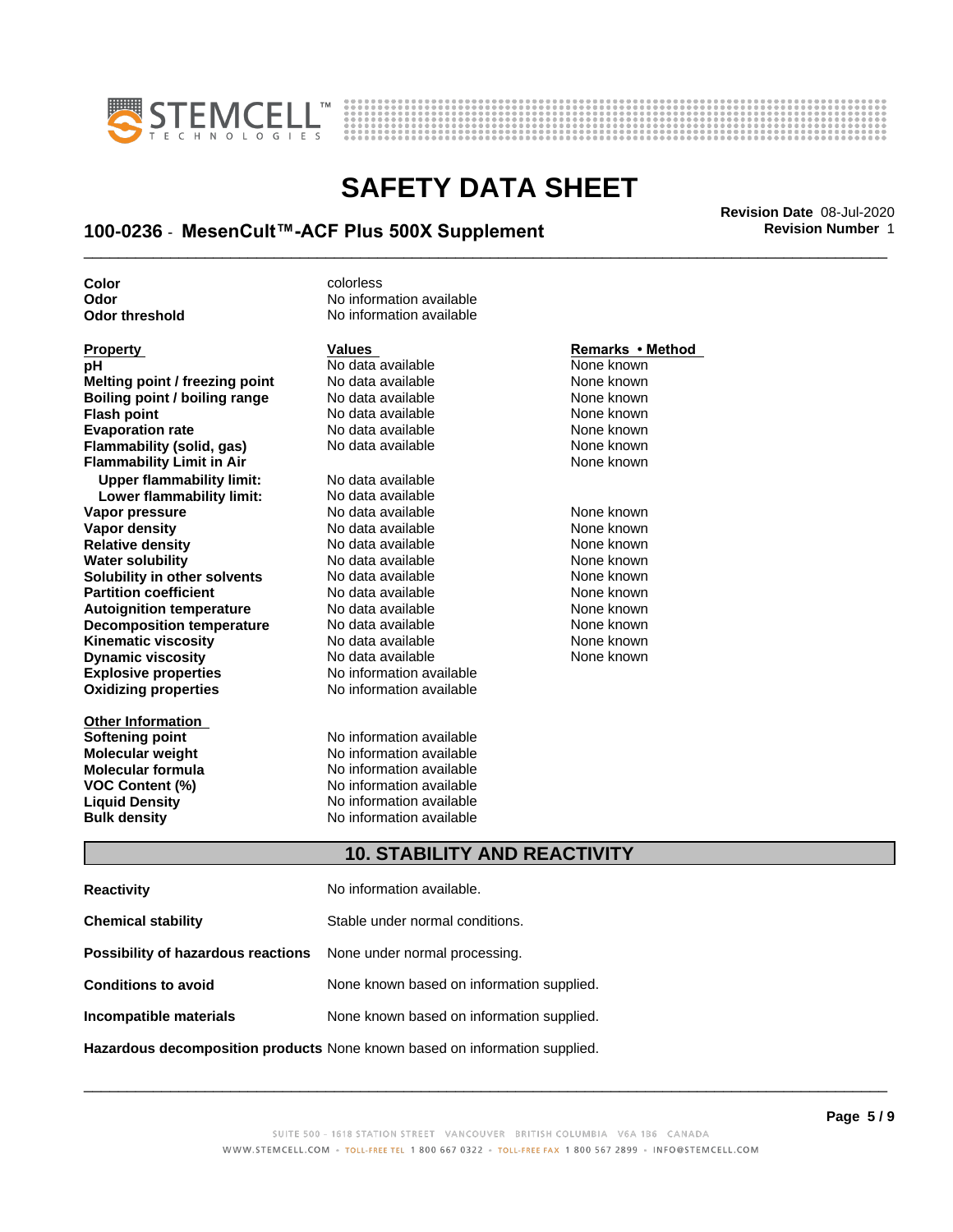



# \_\_\_\_\_\_\_\_\_\_\_\_\_\_\_\_\_\_\_\_\_\_\_\_\_\_\_\_\_\_\_\_\_\_\_\_\_\_\_\_\_\_\_\_\_\_\_\_\_\_\_\_\_\_\_\_\_\_\_\_\_\_\_\_\_\_\_\_\_\_\_\_\_\_\_\_\_\_\_\_\_\_\_\_\_\_\_\_\_\_\_\_\_ **Revision Date** 08-Jul-2020 **100-0236** - **MesenCult™-ACFPlus500XSupplement Revision Number** 1

### **11. TOXICOLOGICAL INFORMATION**

**Information on likely routes of exposure**

| <b>Product Information</b>                                                   |                                                                   |  |
|------------------------------------------------------------------------------|-------------------------------------------------------------------|--|
| <b>Inhalation</b>                                                            | Specific test data for the substance or mixture is not available. |  |
| Eye contact                                                                  | Specific test data for the substance or mixture is not available. |  |
| <b>Skin contact</b>                                                          | Specific test data for the substance or mixture is not available. |  |
| Ingestion                                                                    | Specific test data for the substance or mixture is not available. |  |
| Symptoms related to the physical, chemical and toxicological characteristics |                                                                   |  |
| Symptoms                                                                     | No information available.                                         |  |
|                                                                              |                                                                   |  |

#### **Numerical measures of toxicity**

#### **Acute toxicity**

**Unknown acute toxicity** 0 % of the mixture consists of ingredient(s) of unknown toxicity

0 % of the mixture consists of ingredient(s) of unknown acute oral toxicity

0 % of the mixture consists of ingredient(s) of unknown acute dermal toxicity

0 % of the mixture consists of ingredient(s) of unknown acute inhalation toxicity (gas)

0 % of the mixture consists of ingredient(s) of unknown acute inhalation toxicity (vapor)

0 % of the mixture consists of ingredient(s) of unknown acute inhalation toxicity (dust/mist)

#### **Delayed and immediate effects as well as chronic effects from short and long-term exposure**

| <b>Skin corrosion/irritation</b>  | No information available. |
|-----------------------------------|---------------------------|
| Serious eye damage/eye irritation | No information available. |
| Respiratory or skin sensitization | No information available. |
| Germ cell mutagenicity            | No information available. |
| Carcinogenicity                   | No information available. |
| <b>Reproductive toxicity</b>      | No information available. |
| STOT - single exposure            | No information available. |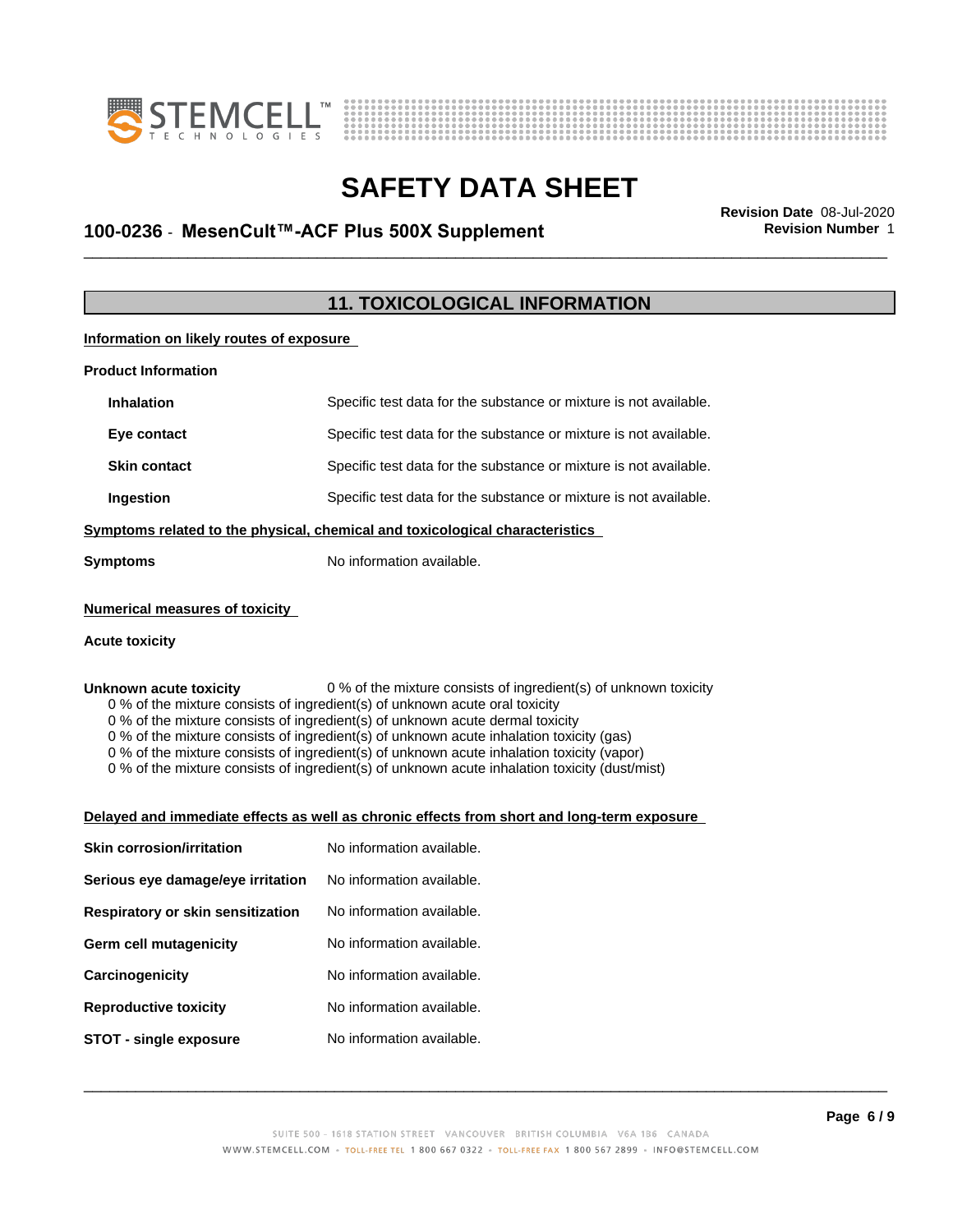



# \_\_\_\_\_\_\_\_\_\_\_\_\_\_\_\_\_\_\_\_\_\_\_\_\_\_\_\_\_\_\_\_\_\_\_\_\_\_\_\_\_\_\_\_\_\_\_\_\_\_\_\_\_\_\_\_\_\_\_\_\_\_\_\_\_\_\_\_\_\_\_\_\_\_\_\_\_\_\_\_\_\_\_\_\_\_\_\_\_\_\_\_\_ **Revision Date** 08-Jul-2020 **100-0236** - **MesenCult™-ACFPlus500XSupplement Revision Number** 1

**STOT** - **repeated exposure** No information available.

**Aspiration hazard** No information available.

### **12. ECOLOGICAL INFORMATION**

| <b>Ecotoxicity</b> |  |
|--------------------|--|
|--------------------|--|

| Persistence and degradability | No information available.          |
|-------------------------------|------------------------------------|
| Bioaccumulation               | There is no data for this product. |
|                               |                                    |

**Other adverse effects** No information available.

#### **13. DISPOSAL CONSIDERATIONS**

| Waste treatment methods                |                                                                                                                    |  |
|----------------------------------------|--------------------------------------------------------------------------------------------------------------------|--|
| Waste from residues/unused<br>products | Dispose of in accordance with local regulations. Dispose of waste in accordance with<br>environmental legislation. |  |
| Contaminated packaging                 | Do not reuse empty containers.                                                                                     |  |

### **14. TRANSPORT INFORMATION**

| <u>DOT</u>  | Not regulated |
|-------------|---------------|
| <u>TDG</u>  | Not regulated |
| <b>MEX</b>  | Not regulated |
| ICAO (air)  | Not regulated |
| IATA        | Not regulated |
| <b>IMDG</b> | Not regulated |
| <b>RID</b>  | Not regulated |
|             |               |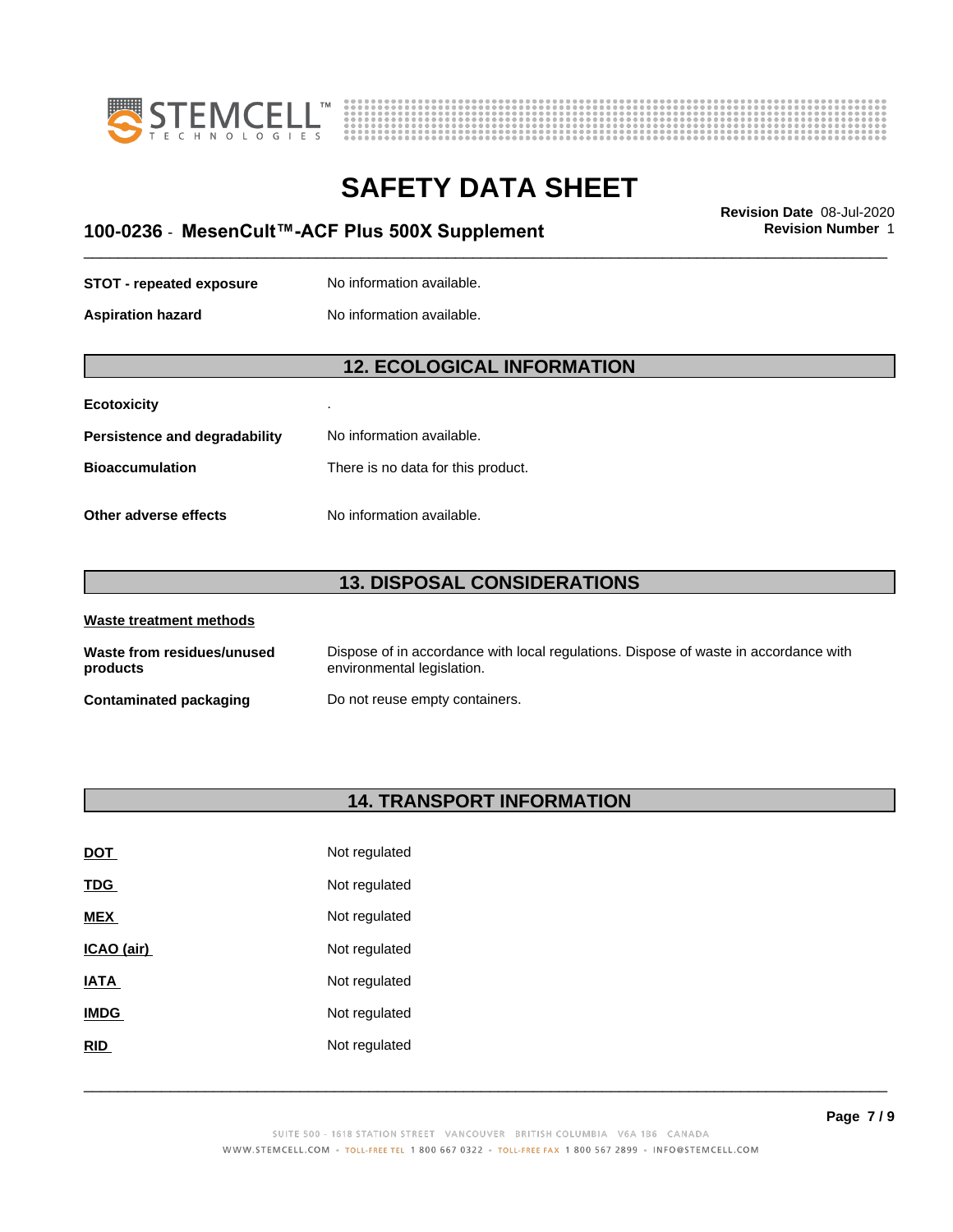



# \_\_\_\_\_\_\_\_\_\_\_\_\_\_\_\_\_\_\_\_\_\_\_\_\_\_\_\_\_\_\_\_\_\_\_\_\_\_\_\_\_\_\_\_\_\_\_\_\_\_\_\_\_\_\_\_\_\_\_\_\_\_\_\_\_\_\_\_\_\_\_\_\_\_\_\_\_\_\_\_\_\_\_\_\_\_\_\_\_\_\_\_\_ **Revision Date** 08-Jul-2020 **100-0236** - **MesenCult™-ACFPlus500XSupplement Revision Number** 1

**ADR** Not regulated

ADN Not regulated

#### **15. REGULATORY INFORMATION**

| <b>International Inventories</b> |                 |
|----------------------------------|-----------------|
| <b>TSCA</b>                      | Complies        |
| <b>DSL/NDSL</b>                  | Complies        |
| <b>EINECS/ELINCS</b>             | Complies        |
| <b>ENCS</b>                      | Does not comply |
| <b>IECSC</b>                     | Complies        |
| <b>KECL</b>                      | Does not comply |
| <b>PICCS</b>                     | Does not comply |
| <b>AICS</b>                      | Complies        |
|                                  |                 |

 **Legend:**

 **TSCA** - United States Toxic Substances Control Act Section 8(b) Inventory  **DSL/NDSL** - Canadian Domestic Substances List/Non-Domestic Substances List  **EINECS/ELINCS** - European Inventory of Existing Chemical Substances/European List of Notified Chemical Substances

 **ENCS** - Japan Existing and New Chemical Substances

 **IECSC** - China Inventory of Existing Chemical Substances

 **KECL** - Korean Existing and Evaluated Chemical Substances

 **PICCS** - Philippines Inventory of Chemicals and Chemical Substances

 **AICS** - Australian Inventory of Chemical Substances

#### **US Federal Regulations**

#### **SARA 313**

Section 313 of Title III of the Superfund Amendments and Reauthorization Act of 1986 (SARA). This product does not contain any chemicals which are subject to the reporting requirements of the Act and Title 40 of the Code of Federal Regulations, Part 372.

| <b>SARA 311/312 Hazard Categories</b> |  |
|---------------------------------------|--|
|                                       |  |

| Acute health hazard               | No |
|-----------------------------------|----|
| <b>Chronic Health Hazard</b>      | N٥ |
| Fire hazard                       | N٥ |
| Sudden release of pressure hazard | N٥ |
| <b>Reactive Hazard</b>            | N٥ |

#### **CWA** (Clean Water Act)

This product does not contain any substances regulated as pollutants pursuant to the Clean Water Act (40 CFR 122.21 and 40 CFR 122.42).

#### **CERCLA**

This material, as supplied, does not contain any substances regulated as hazardous substances under the Comprehensive Environmental Response Compensation and Liability Act (CERCLA) (40 CFR 302) or the Superfund Amendments and Reauthorization Act (SARA) (40 CFR 355). There may be specific reporting requirements at the local, regional, or state level pertaining to releases of this material.